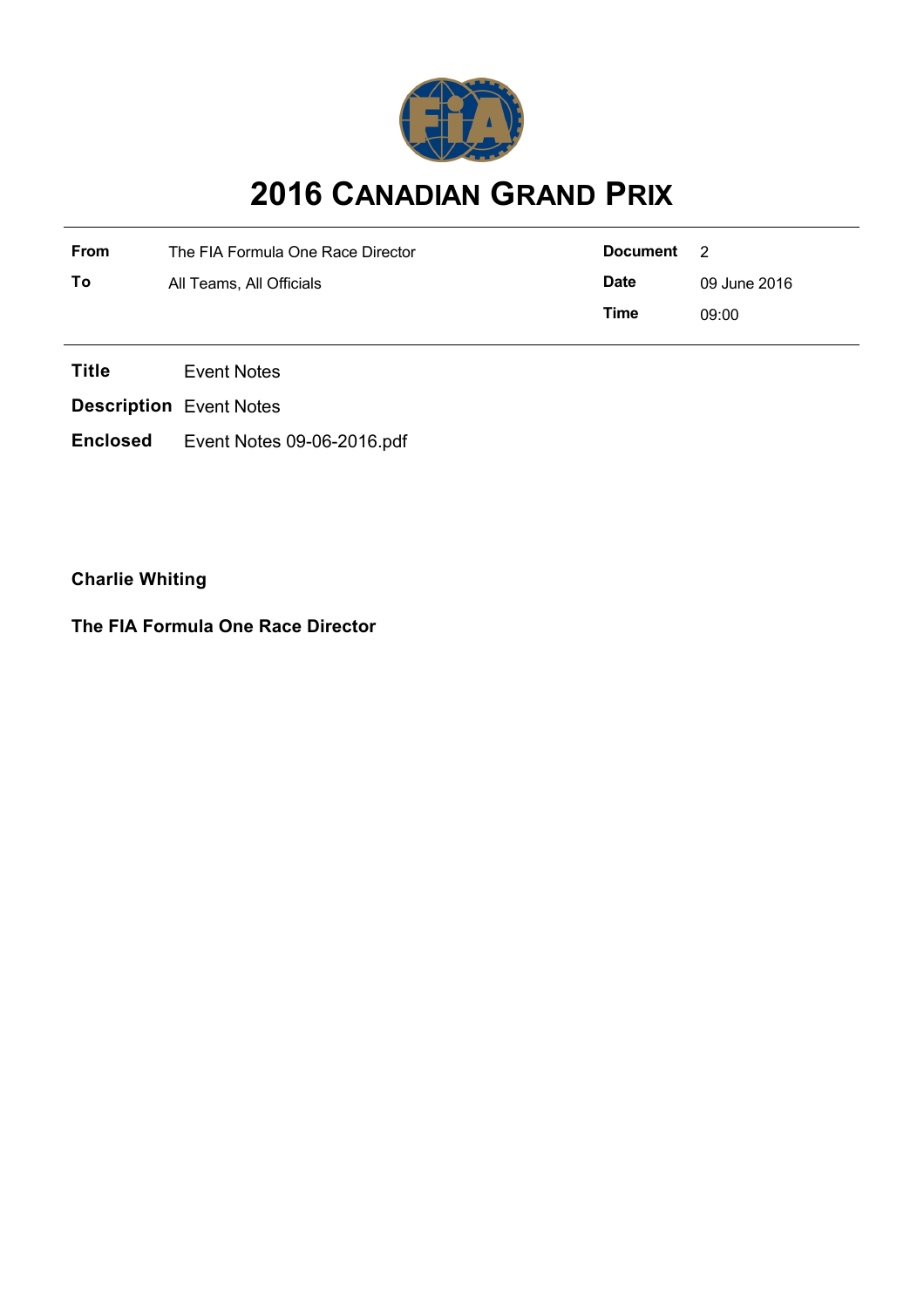

# **2016 CANADIAN GRAND PRIX**

| From | The FIA Formula One Race Director | <b>Document</b> | <sup>2</sup> |
|------|-----------------------------------|-----------------|--------------|
| То   | Formula One Team Managers         | Date            | 9 June 2016  |
|      |                                   | Time            | 09.00        |

# **EVENT NOTES**

# **9 JUNE 2016**

#### **1) Issues arising from the Monaco Grand Prix**

#### **2) Changes to the circuit**

- **2.1** The wall on the driver's right approaching turn 1 has been renewed and new debris fence installed.
- **2.2** A small area of the track in the braking area approaching turn 1 has been resurfaced.
- **2.3** The verge behind the kerb on the exit of turn 9 has been resurfaced.
- **2.4** The wall on the driver's left between turn 9 and 10 have been renewed and new debris fence installed.

#### **3) Pit lane map**

- **3.1** Safety Car lines.
- **3.2** The location of the pit entry and the pit exit.
- **3.3** Designated garage areas.
- **3.4** Safety Car position for first lap and rest of race.
- **3.5** Blue flag marshal.
- **3.6** Safety Car "arrow man".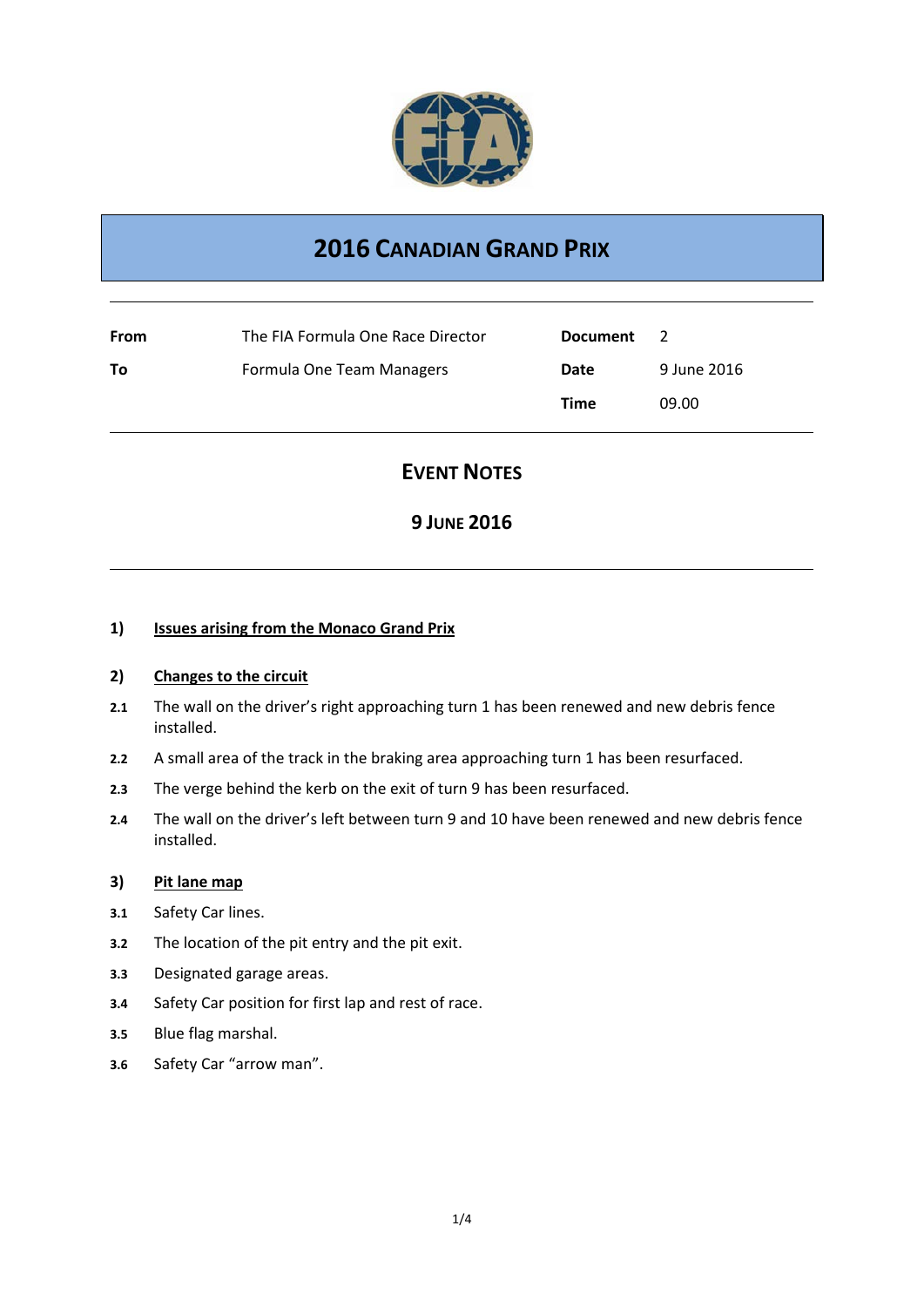#### **4) Weighing and weighing platform**

- **4.1** The FIA weighing platform will be available for teams to use at the following times, however, no more than 10 team personnel may be present during any visit. Each visit should last no more than 10 minutes unless no other team is waiting in the pit lane :
	- a) From 10.30 Thursday until 12.30 on Saturday (between 11.00 and 12.30 each visit will be restricted to five minutes).
	- b) From when the cars are returned to the teams after qualifying until 17.30 on Saturday.
	- c) From 09.00 until 13.00 on Sunday.

Any team found to be abusing the time limits set out above, which we will be enforced by FIA security personnel and our own CCTV, will not be permitted to use the weighbridge again during the Event.

#### **5) Practice starts**

- **5.1** Practice starts may only be carried out at the pit exit on the left hand side and, for the avoidance of doubt, this includes any time the pit exit is open for the race.
- **5.2** Reminder about Article 36.1 :

*"All drivers going to the pit exit at this time must do so at a constant speed and with constant throttle. This applies over the whole of the pit lane whether a driver is going to the pit exit from his garage or travelling through the pit lane between reconnaissance laps."*

This paragraph prohibits practice starts, bite point checks and burn outs during these times. In order to ensure that this requirement is respected cars leaving the pit lane at this time may only do so directly from their garage, not from their pit stop position.

**5.3** For reasons of safety and sporting equity, cars may not stop in the fast lane at any time the pit exit is open without a justifiable reason (a practice start is not considered a justifiable reason).

#### **6) Lines or bollards at the pit entry and pit exit**

- **6.1** In accordance with Chapter 4 (Section 5) of Appendix L to the ISC drivers should keep to the left of the white line at the pit exit when leaving the pits, no part of any car leaving the pits may cross this line.
- **6.2** For safety reasons, drivers must stay to the left of the white line at the pit entry when entering the pits.
- **6.3** There will be no bollards in the first part of the pit lane between the beginning of the speed limit and the first garage. The only exception to this will be at the end of Q3 when it will be necessary to protect cars in the weighing area.

Furthermore, drivers may cut across the white lines in the this section, car speed calculations are based on a straight line between the pit speed loops.

- **7) DRS**
- **7.1** DRS will be globally disabled if panels 1, 13, 14 or 15 are displaying yellow.
- **7.2** Detection will be automatically disabled if the light panels below are displaying yellow :

**Zones 1 and 2** : Panels 10, 11 or 12.

**7.3** If automatic detection is not working , and permission has been given by race control to use manual detection, DRS must not be used in the relevant zone if panels 10, 11 or 12 are displaying yellow.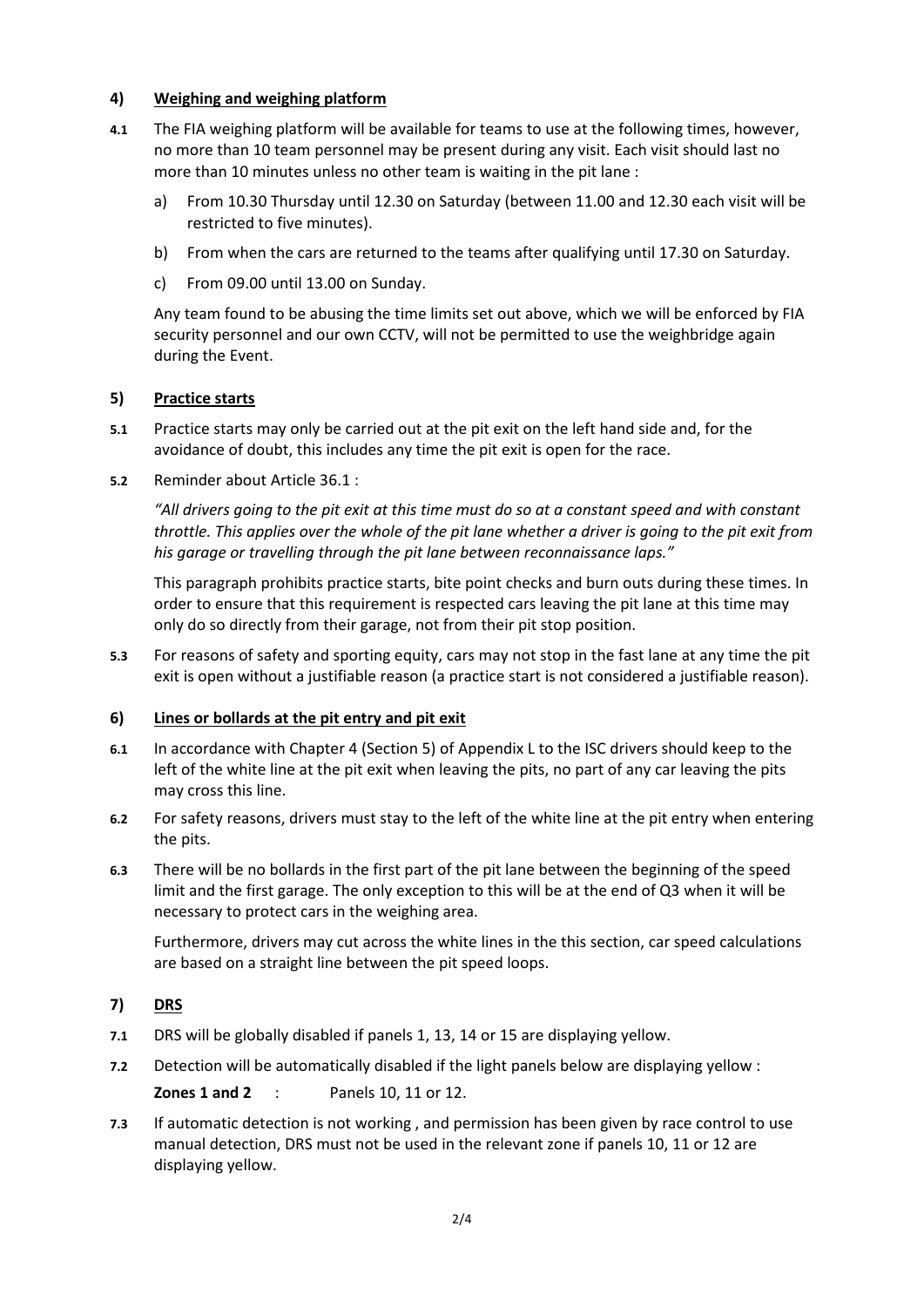#### **8) Light panels**

**8.1** The FIA light panels have been installed in the positions shown on the circuit map. In accordance with Appendix H to the ISC the light signals have the same meaning as flag signals.

#### **9) Drivers leaving their pit stop position in the pit lane**

- **9.1** For safety reasons, no car should be driven from its pit stop position at any time unless :
	- a) It has first been driven into the pit stop position having just entered the pit lane from the track, and ;
	- b) It is then driven immediately back onto the track from the pit stop position.

#### **10) Fire extinguishers around the circuit**

**10.1** Indicated by small white boards with a red letter "F".

#### **11) Places where drivers can leave the track**

**11.1** Indicated by fluorescent orange panels on the debris fences or walls.

#### **12) Places to remove cars from the track**

**12.1** Indicated by fluorescent orange panels on the walls or guardrails.

#### **13) Cutting the last chicane**

- **13.1** Any driver who fails to negotiate turn 14 by using the track, and who passes completely to the left of the orange kerb element, must keep to the left of the red and white polystyrene block and re-join the track at the far end of the asphalt run-off area.
- **13.2** For the avoidance of doubt, any driver who fails to negotiate turn 14 by using the track, and who makes contact with any part of the orange kerb element, will not be required to keep to the left of the red and white polystyrene block, but must re-join the track safely.

### **14) Support races**

**14.1** Teams are asked to keep their barriers no more than four metres from the garages during all support race practice sessions and races.

#### **15) Post qualifying parc fermé**

**15.1** The cameras should be installed and operated in the same way as 2015.

#### **16) Removing cars from the grid**

**16.1** Via the old pit exit.

#### **17) Car number light panels for the start**

**17.1** On the driver's left.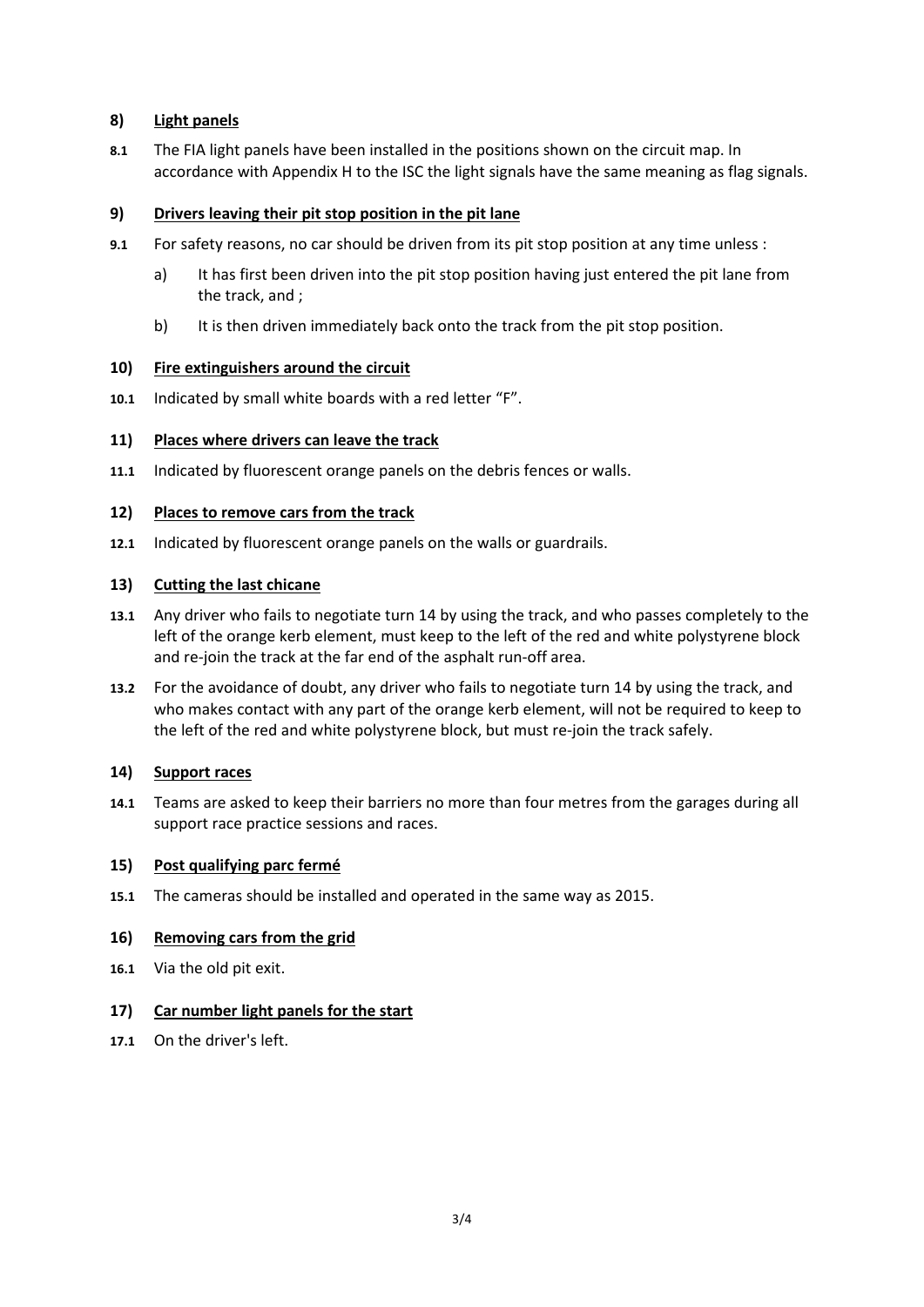#### **18) Post race parc fermé**

**18.1** All cars must enter the pit lane and, with the exception of the first three, should be driven directly to the weighing area. The first three cars should be driven down the pit lane to the control tower without stopping.

### **19) Any other business**

 $\Longleftrightarrow$  $\geq$ 

Charlie Whiting FIA Formula One Race Director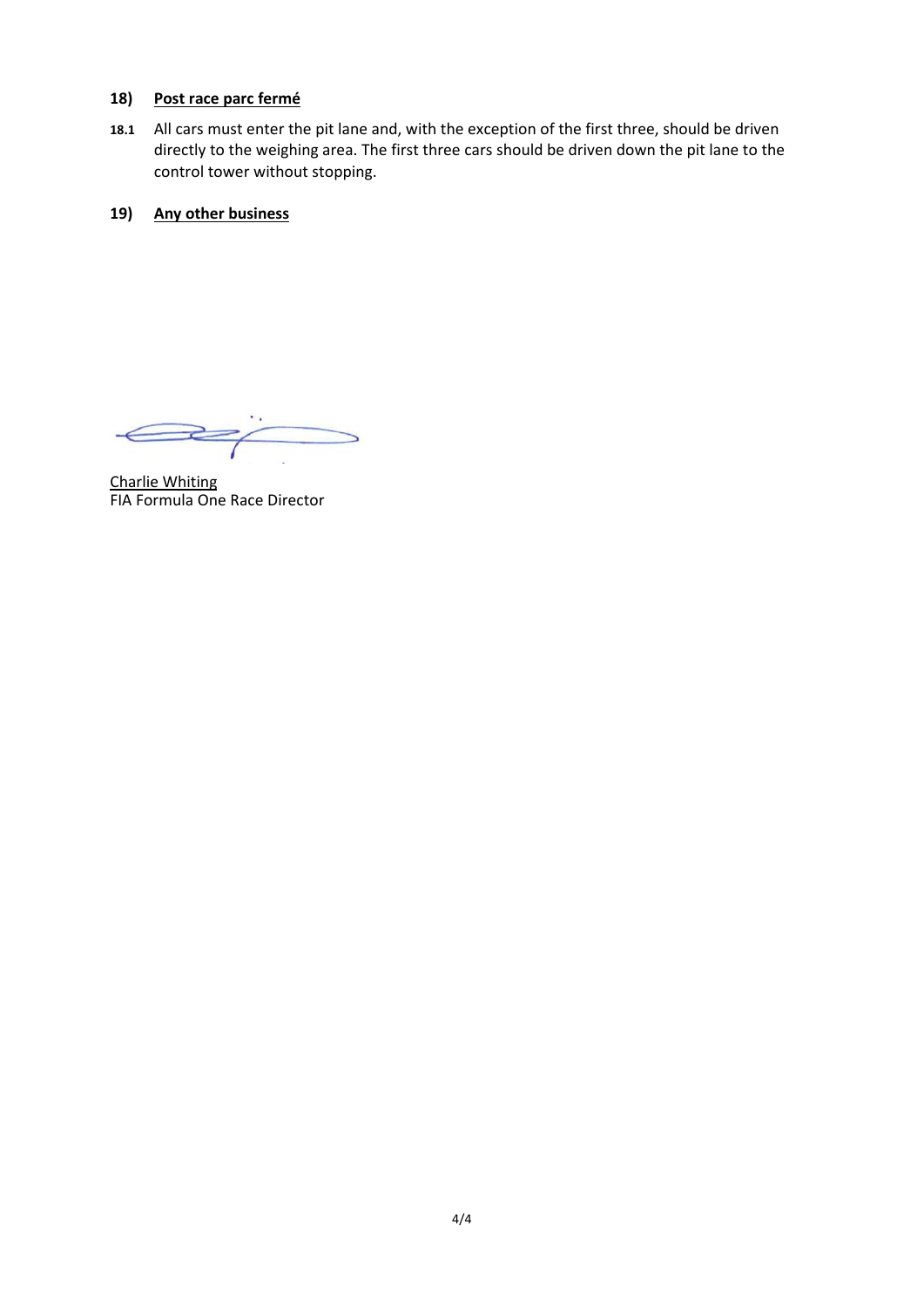

Circuit Centreline Length = 4.361 km

## FORMULA 1 GRAND PRIX DU CANADA 2016 - Montréal